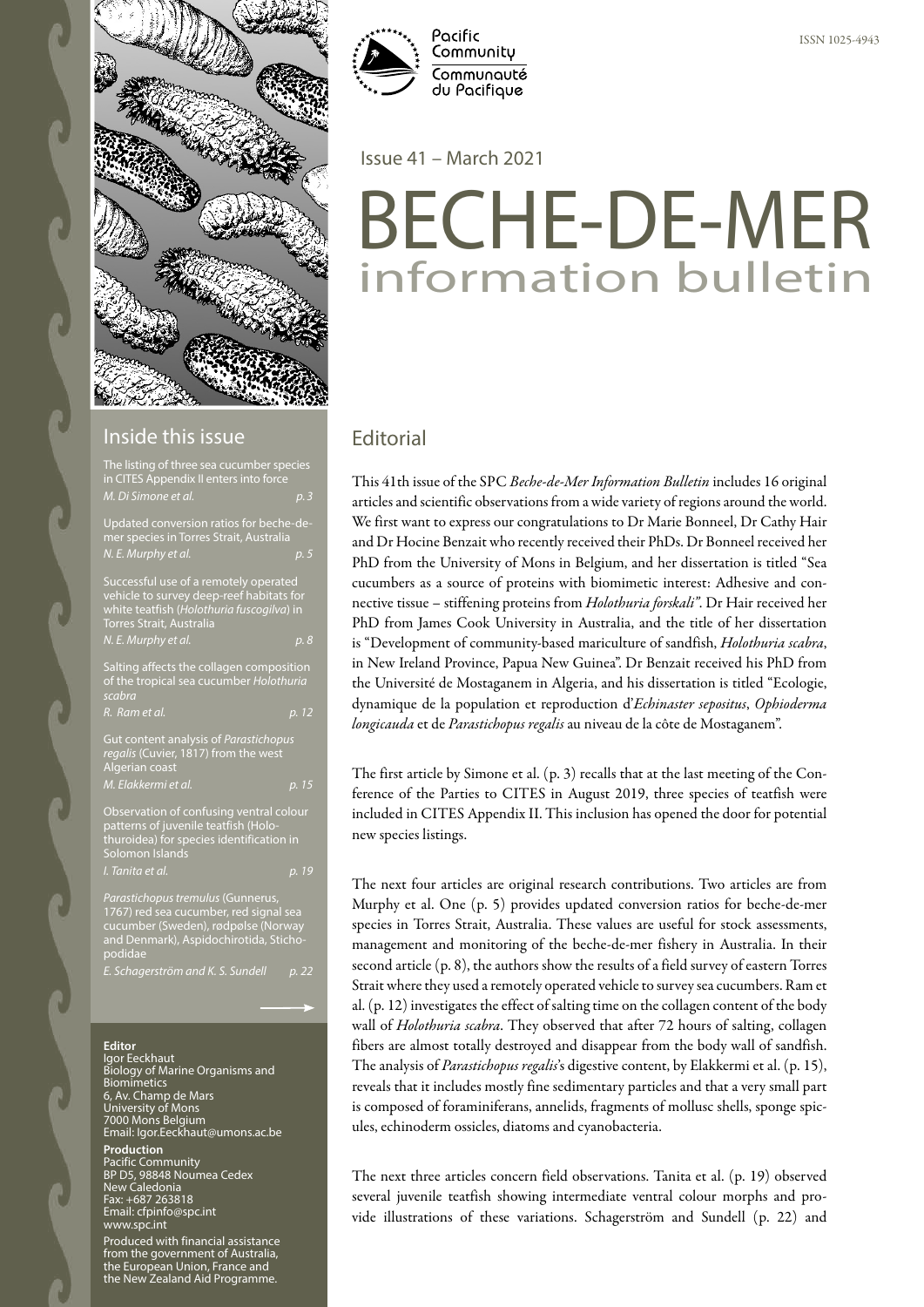| Norwegian red sea cucumber (Parastichopus<br>tremulus) fishery and aquaculture north of 60°N<br>latitude: Feasible or fictional?                                                        |                   |
|-----------------------------------------------------------------------------------------------------------------------------------------------------------------------------------------|-------------------|
| G. Christophersen et al.                                                                                                                                                                | p. 25             |
| Green sea turtle, Chelonia mydas, feeding on Synapta<br>maculata (Holothuroidea: Synaptidae) on a seagrass<br>bed (Syringodium isoetifolium) at Reunion Island,<br>western Indian Ocean |                   |
| T. Mulochau et al.                                                                                                                                                                      | $\overline{p}$ 37 |
| From fundamental to applied research: The history of<br>the Indian Ocean Trepang company                                                                                                |                   |
| I. Eeckhaut                                                                                                                                                                             | p. 40             |
| Sea cucumbers - mysterious offerings to Mexica<br>gods                                                                                                                                  |                   |
| F. A. Solís-Marín et al.                                                                                                                                                                | p. 48             |
| Sea cucumber crime in India and Sri Lanka during<br>the period 2015-2020                                                                                                                |                   |
| T. P. Bondaroff                                                                                                                                                                         | p. 55             |
| The sea cucumber and its role in the blue economy<br>in Colombia                                                                                                                        |                   |
| A. Rodríguez-Forero                                                                                                                                                                     | p. 66             |
| Knowledge of sea cucumbers by the Algerian<br>community and an attempt to introduce them into<br>the national gastronomy                                                                |                   |
| K. Mezali et al.                                                                                                                                                                        | p. 69             |
|                                                                                                                                                                                         |                   |
| L'inscription de trois espèces d'Holothuries à<br>l'Annexe II de la CITES entre en vigueur                                                                                              |                   |
| M. Di Simone et al.                                                                                                                                                                     | p. 73             |
| Présentation de la pêche aux holothuries au Bénin                                                                                                                                       |                   |
| Z. Sohou et al.                                                                                                                                                                         | p. 75             |
| <b>COMMUNICATIONS</b>                                                                                                                                                                   |                   |
| WANGUMAR: A new company focused on advice<br>and consultancy in sea cucumber aquaculture and<br>fisheries management from the Mediterranean and<br>northeast Atlantic regions           | p. 79             |
| Sea cucumbers are now harvested in more than 80<br>countries                                                                                                                            | p.81              |
| <b>PhD</b> theses                                                                                                                                                                       | p. 82             |
| Publications related to holothurians,<br>published in 2020                                                                                                                              | p. 85             |

Christophersen (p. 25) describe the biology of *Parastichopus tremulus* whose distribution is in the northeast Atlantic Ocean, mainly along the Norwegian and Swedish coasts. This species shows significant potential as a commercial product for the Chinese market. Mulochau et al. (p. 37) provide us with some extraordinary photos of a green turtle looking for and eating *Synapta maculata* in seagrass and coral blocks at Reunion Island.

Two articles follow, and relate past stories about sea cucumbers. I first describe the history of *Holothuria scabra* aquaculture in Madagascar and talk about the history behind the creation of Indian Ocean Trepang, which is becoming one of the largest sandfish aquaculture companies in the world (p. 40). Solís-Marín et al. (p. 46) then tells us an extraordinary story where sea cucumber ossicles were found in a ritual deposit of consecration, found 2 m below the monolith of the Earth goddess Tlaltecuhtli (Mexico). They have identified vestiges of 20 species of echinoderms, including five species of sea cucumbers.

Sea cucumber crimes in India and Sri Lanka are analysed by Bondaroff (p. 55). Similarly, Rodriguez-Forero (p. 66) explains the situation in Colombia, and the interest in developing a blue economy programme in that country. Mezali et al. (p. 69) show us the results of a survey in Algeria for analysing consumer behaviour to introduce sea cucumbers on the local Algerian market.

González-Wangüemert (p. 79) describes WANGUMAR, a new consultancy company linked to sea cucumber fisheries and aquaculture in the Mediterranean and northeast Atlantic regions. Lovatelli (p. 81) announces the second edition of the global guidebook for identifying commercially exploited sea cucumbers, and kindly invites people to contribute to it.

Also included in this issue are various communications (p. 79) about publications and PhD dissertations. This issue is the first where we present English and French sections. The article by Simone et al. in English, also appears in French (p. 73). Finally, Sohou et al. (p. 75) give us, for the first time, information on sea cucumber fishing in Benin (West Africa).

I deeply thank Kim Des Rochers for her editing and proofreading work on the articles in English.

#### Igor Eeckhaut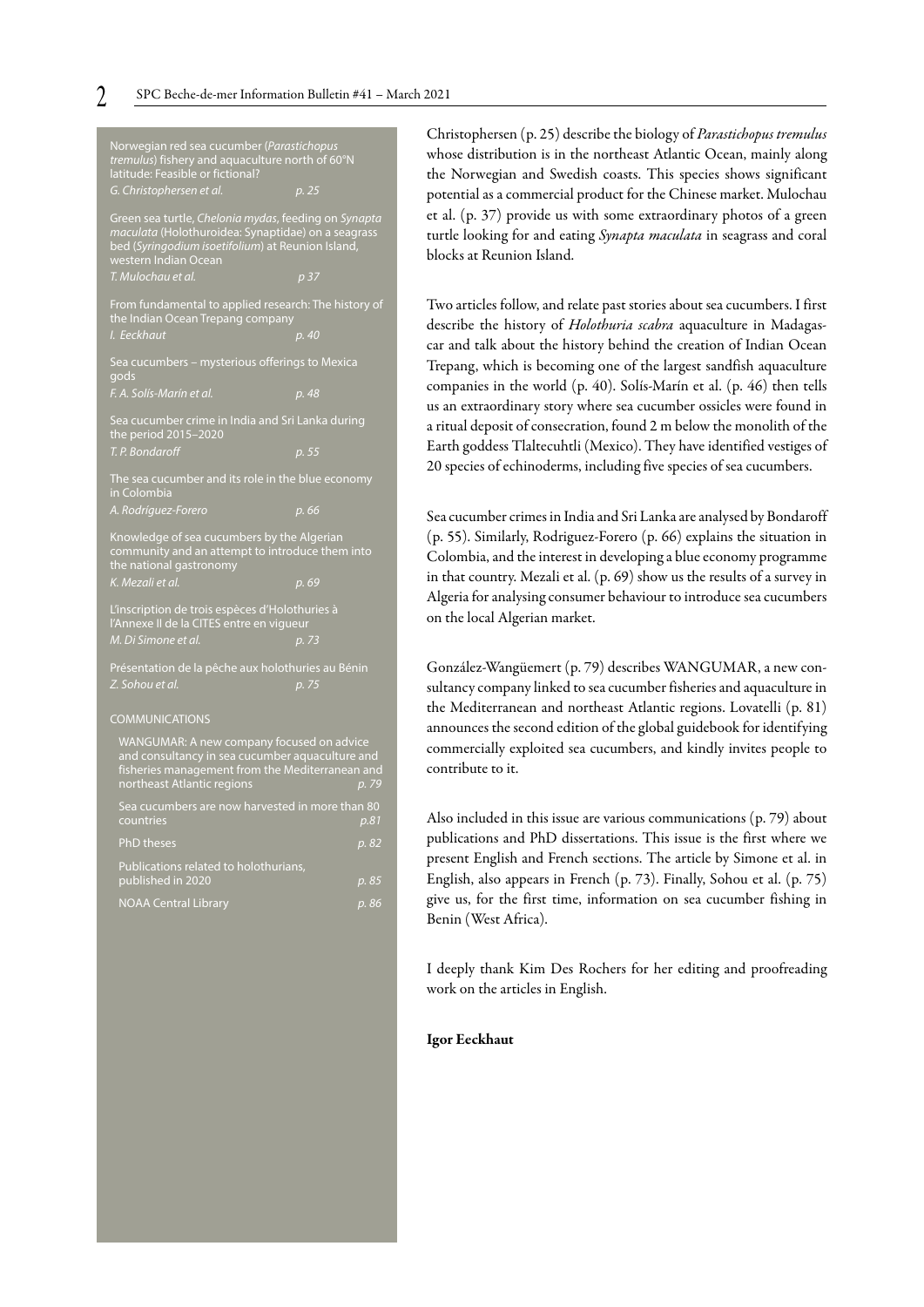# Sea cucumbers – mysterious offerings to Mexica gods

Francisco Alonso Solís-Marín,<sup>1</sup> Leonardo López Luján,<sup>2</sup> Andrea Alejandra Caballero-Ochoa,<sup>3</sup> Carlos Andrés Conejeros-Vargas,<sup>4</sup> Tayra Parada Zárate<sup>4</sup> and Belem Zúñiga-Arellano<sup>2</sup>

#### Abstract

Tenochtitlan offerings (AD 1325–1521) were buried by the Mexica priests inside religious buildings and under the plaza floors in order to consecrate the enlargements of their temples, to commemorate special festivities, or to appease their gods. Each one of these offerings contained all kinds of gifts, including raw minerals, plants, animals, human remains and artifacts. In the last 10 years, and thanks to the careful recovery and analysis of all kinds of materials found at the bottom of the offerings, we have identified vestiges of 20 species of echinoderms: 6 species of starfish, 1 species of brittle star, 8 species of sea urchins and 5 species of sea cucumbers (*Neothyone gibbosa*, *N. gibber*, *Pachythyone lugubris*, *Neopentamera anexigua* and *Isostichopus fuscus*). The latter species were identified from dermal ossicles found at the lowest level of ritual deposit of consecration (offering 126), found 2 m below the monolith of the Earth goddess Tlaltecuhtli. Spatial analysis of the offering made it clear that the Mexica priests distributed the gifts in a patterned way to create a cosmogram; that is, a miniature model of a large section of the universe according to the prevailing religious conceptions.

Key words. Zooarchaeology, Tenochtitlan, Mexico City, ossicles, faunal remains, religious ceremonies

Like many Mesoamerican cultures, the Mexicas used to bury rich offerings in their main places of religious worship. In general, they did so on the occasion of significant events for the State, such as the construction and remodelling of religious buildings, the opening of sculptural monuments, the end of time cycles, the rites of passage of the sovereigns, war victories and natural catastrophes. Animal remains are a common feature of archaeological discoveries from around the world and are present in different cultures and periods of time. Archaeozoology is defined as the study of faunal remains left behind when an animal dies on an archaeological site, and includes bones, shells, hair, scales, proteins, and sometimes DNA (Kalof 2012).

Tenochtitlan offerings (AD 1325–1521) were buried by the Mexica priests inside religious buildings and under plaza floors. Each of these offerings contained all kinds of gifts, including raw minerals, plants, animals, human remains and artifacts (López Luján 2005). In terms of animals, archaeologists and biologists have identified the remains of more than 500 species associated with Tenochtitlan's Templo Mayor, corresponding to six different phyla: Porifera, Cnidaria, Echinodermata, Arthropoda, Mollusca and Chordata, the latter with six classes (Chondrichthyes, Osteichthyes, Amphibia,

Reptilia, Aves and Mammalia). There is a clear predominance of species endemic to regions quite far away from the Basin of Mexico, where Tenochtitlan is located. These were imported by the Mexicas from practically all corners of the empire and beyond, and from contrasting ecosystems such as tropical forests, temperate zones, marine environments, estuaries, coastal lagoons and mangrove swamps. The scarcity of edible species reveals the clear interest on the part of priests in those animals that were attributed with profound religious or cosmological significance (López Luján et al. 2014). In the last 10 years, and thanks to the careful recovery and analysis of all kinds of materials found at the bottom of the offerings, we have identified vestiges of 20 species of echinoderms (Table 1).

In 2010, a group of researchers from the Institute of Marine Sciences and Limnology (ICML) at the Universidad Nacional Autónoma de México (UNAM), and the Templo Mayor Project (PTM), Instituto Nacional de Antropología e Historia, began a fruitful collaboration to study marine organisms, and specifically echinoderms, that had been recovered during archaeological excavations carried out at the base of the main pyramid of Tenochtitlan. These materials, of incalculable scientific value, come from the ritual deposits buried by the Mexicas in the 15th and 16th centuries inside religious

<sup>1</sup> Colección Nacional de Equinodermos "Dra. Ma. Elena Caso Muñoz", Laboratorio de Sistemática y Ecología de Equinodermos, Instituto de Ciencias del Mar y Limnología, Universidad Nacional Autónoma de México, Coyoacán, Ciudad de México, Mexico; fasolis@cmarl.unam.mx

<sup>2</sup> Proyecto Templo Mayor (PTM), Instituto Nacional de Antropología e Historia (INAH), Mexico. leonardo@lopezlujan.mx; belem\_zu@yahoo.com Posgrado en Ciencias Biológicas, Universidad Nacional Autónoma de México. Circuito exterior s/n, Ciudad de México, Mexico; a.caballero.ochoa@ ciencias.unam.mx

<sup>4</sup> Posgrado en Ciencias del Mar y Limnología, Universidad Nacional Autónoma de México, Av. Ciudad Universitaria, Coyoacán, Ciudad de México, Mexico; conejeros@ciencias.unam.mx; parada.tayra@gmail.com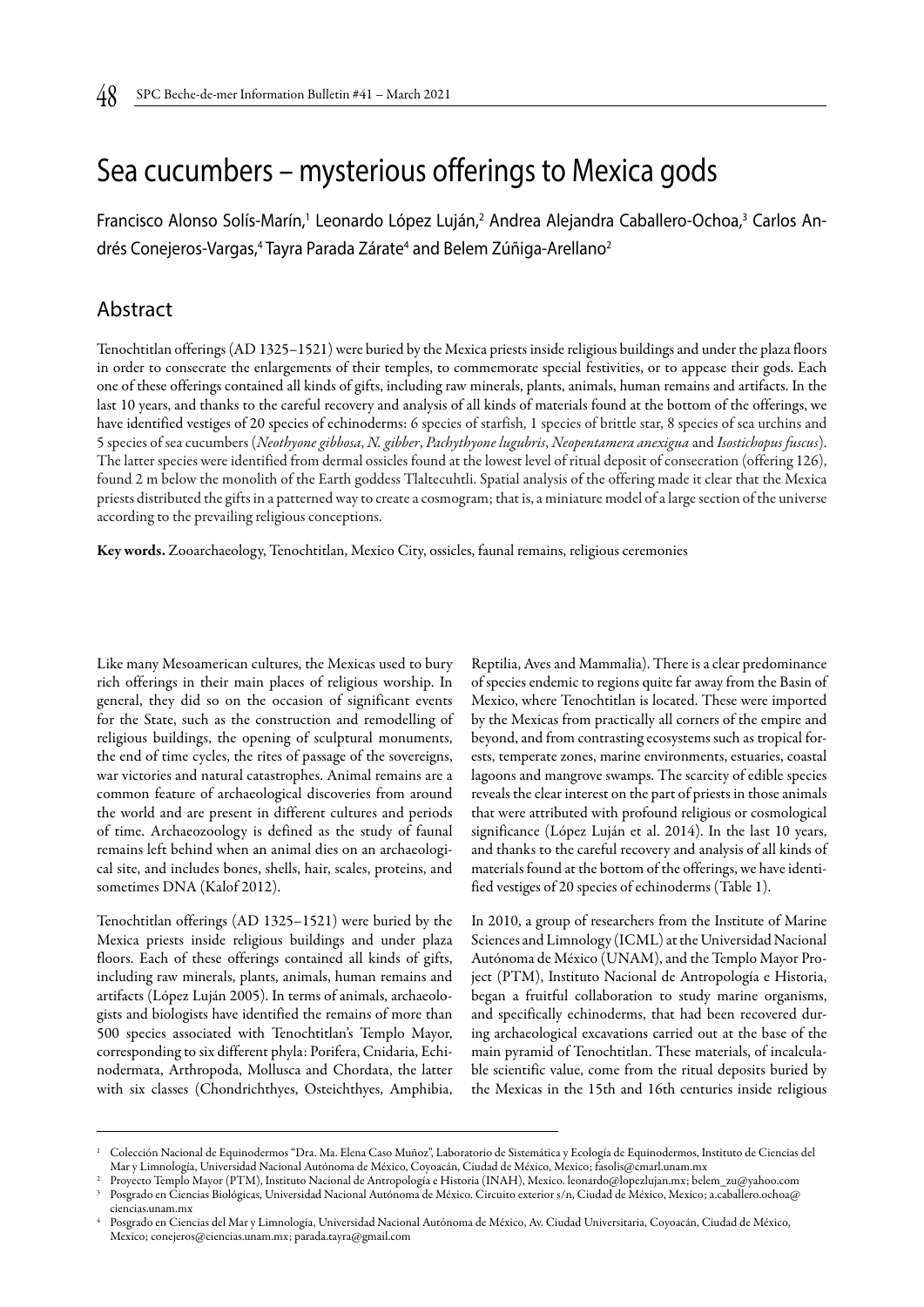| Table 1. Species of echinoderms found in the offerings of the<br>Templo Mayor, Tenochtitlan (modern Mexico City). |  |
|-------------------------------------------------------------------------------------------------------------------|--|
| Class Asteroidea                                                                                                  |  |
| Astropecten regalis Gray, 1840                                                                                    |  |
| Astropecten duplicatus Gray, 1840                                                                                 |  |
| Luidia superba A.H. Clark, 1917                                                                                   |  |
| Phataria unifascialis (Gray, 1840)                                                                                |  |
| Nidorellia armata (Gray, 1840)                                                                                    |  |
| Pentaceraster cumingi (Gray, 1840)                                                                                |  |
| Class Ophiuroidea                                                                                                 |  |
| Ophiothrix rudis Lyman, 1874                                                                                      |  |
| Class Holothuroidea                                                                                               |  |
| Neopentamera anexigua Deichmann, 1941                                                                             |  |
| Neothyone gibbosa Deichmann, 1941                                                                                 |  |
| Neothyone gibber (Selenka, 1867)                                                                                  |  |
| Pachythyone lugubris (Deichmann, 1939)                                                                            |  |
| Isostichopus fuscus Ludwig, 1874                                                                                  |  |
| Class Echinoidea                                                                                                  |  |
| Eucidaris thouarsii (L. Agassiz & Desor, 1846)                                                                    |  |
| Toxopneustes roseus (A. Agassiz, 1863)                                                                            |  |
| Echinometra vanbrunti A. Agassiz, 1863                                                                            |  |
| Clypeaster speciosus Verrill, 1870                                                                                |  |
| Encope laevis H.L. Clark, 1948                                                                                    |  |
| Mellita notabilis H.L. Clark, 1947                                                                                |  |
| M. guinguiesperforata (Leske, 1778)                                                                               |  |
| Meoma ventricosa grandis Gray, 1851                                                                               |  |

buildings and under the plaza floors of their sacred precinct. It is still possible to detect them because they were protected inside ashlar boxes covered with slabs, or in cavities dug in the construction fill and then sealed with slabs or stucco floors.

In the first phase, our team – comprising biologists, restorers and archaeologists – focused our efforts on the analysis of the remains of starfish (class Asteroidea) and brittle stars (class Ophiuroidea), which are observed in the excavation as concentrations of disarticulated calcareous plates. After a long learning process and multiple comparative examinations, we were able to identify six species of starfish, of which five came from the northeastern Pacific (*Luidia superba*, *Astropecten regalis*, *Phataria unifascialis*, *Nidorellia armata*, *Pentaceraster cumingi*) and one from the Atlantic (*A*. *duplicatus*), together with a brittle star from the Pacific (*Ophiothrix rudis*) (Martín-Cao-Romero et al. 2017; López Luján et al. 2018; Zúñiga-Arellano et al. 2019). The surprising results of this work were soon made known through conferences for the general public, presentations at specialist meetings, museographic and photographic exhibitions, as well as in a series of popular and scientific publications. For the second phase, we focused on the remains of echinoderms, mainly on those belonging to the class Echinoidea. In this case, we were able to identify eight species (*Echinometra vanbrunti*, *Eucidaris thouarsii, Toxopneustes roseus*, *Clypeaster speciosus*, *Encope laevis*, *Mellita notabilis, M*. *quinquiesperforata* and *Meoma ventricosa grandis*). All but one (*M*. *quinquiesperforata*)

have a northeastern Pacific distribution (Zúñiga-Arellano et al. 2019). The third and most recent phase of research is still in process but has already yielded important results. This phase is focused on sea cucumbers (class Holothuroidea). So far, we have identified five species that we will report for the first time in this work.

# Methodology

Sea cucumber ossicles were found at the lowest level of offering 126, an ashlar box found 2 m below the monolith of the Earth goddess Tlaltecuhtli (AD 1486–1502) (Figs. 1–3). After being described in their original contexts, all of these microscopic holothurian remains were collected using Eppendorf tubes, labelled, and recorded in a database. Later, they were carefully isolated, cleaned and dried in the laboratory, then placed in a scanning electron microscope (SEM) sample holder, sputter coated with gold 2.5 kV in the ionizer Polaron E3000 for 3 min, and photographed using a Hitachi S–2460N SEM. The examined material is deposited in the Museo del Templo Mayor in Mexico City. They were then separated according to their differential morphology. We distinguished various shapes (buttons, tables, and rods) of the ossicles, which enabled us to begin the genus and species identifications using taxonomic keys such as those of Deichmann (1941, 1958). We compared our archaeological remains to those found in modern specimens collected in Mexican waters and stored in the National Echinoderm Collection (NEC) ICML, UNAM.

#### Results

#### *Systematics*

Five species of sea cucumber were found in offering 126 at the Templo Mayor of Tenochtitlan (modern Mexico City):

Phylum Echinodermata Bruguière, 1791

Class Holothuroidea

Order Dendrochirotida Grube, 1840

Family Sclerodactylidae Panning, 1949

Genus *Neothyone* Deichmann, 1941

*Neothyone gibbosa* Deichmann, 1941

*Neothyone gibber* (Selenka, 1867)

Genus *Pachythyone* Deichmann, 1941

*Pachythyone lugubris* (Deichmann, 1939)

Genus *Neopentamera* Deichmann, 1941

*Neopentamera anexigua* Deichmann, 1941

Order Aspidochirotida Grube, 1840

Family Stichopodidae Haeckel, 1896

Genus *Isostichopus* Deichmann, 1958

*Isostichopus fuscus* Ludwig, 1874

*Neothyone gibbosa* Deichmann, 1941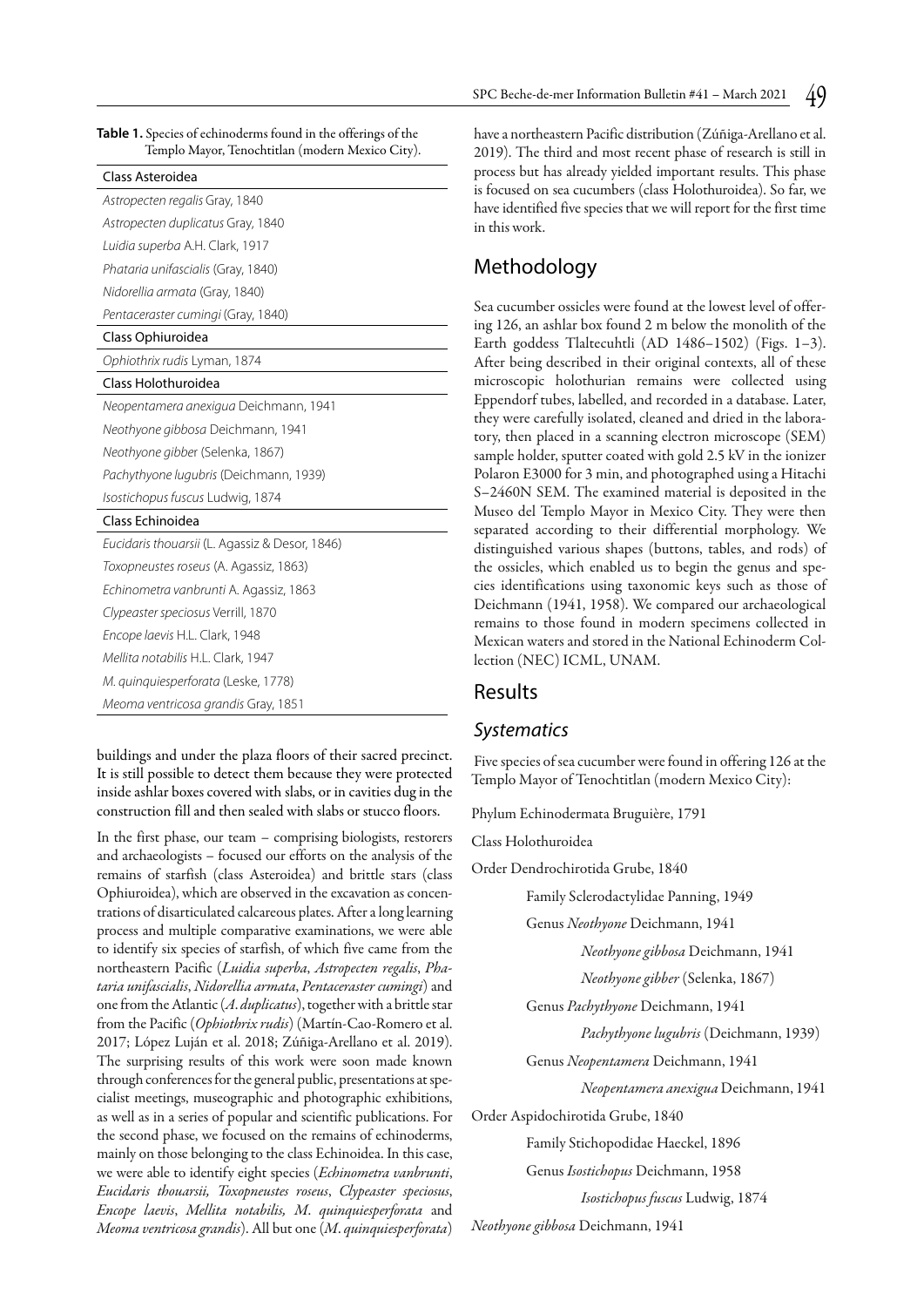

Figure 1. Earth goddess monolith on offering 126, located at the old Mayorazgo de Nava Chavez urban ground, Mexico City. (Scan 3D by Saburo Sugiyama, courtesy of the Templo Mayor Project)



**Figure 2.** Map of offering 126 at the archaeological zone in the Templo Mayor.



**Figure 3** Offering 126 was the ritual deposit for the consecration of the monolith of Tlaltecuhtli. (Courtesy of Templo Mayor Project)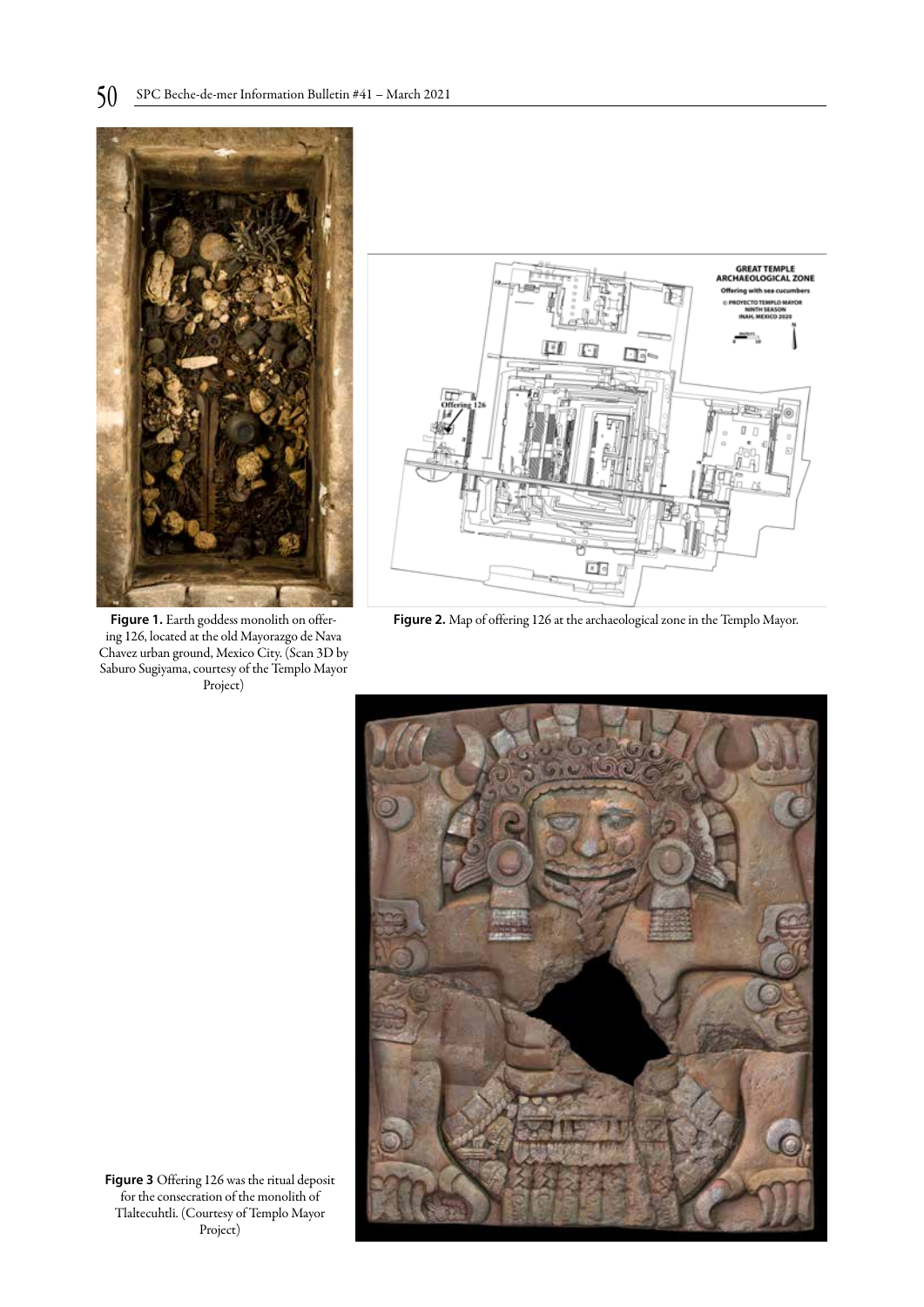Fig. 4A, 1–4.

Description. When adult, body size varies from 2 to 5 cm. U-shaped body, with the posterior end smaller than the anterior. Thin and rough skin due to the presence of a large number of spicules, tube-like feet covering the entire body. Dark grey to reddish, with darker tentacles.

Description of the archaeological elements. Eroded knobbed buttons from the body wall (Fig. 4A, 1, 2, 4), supporting table from a tube foot (Fig. 4A, 3).

Geographic and bathymetric distribution. From Baja California Sur, Sonora, Sinaloa, Guerrero, Mexico (Fig. 5); El Salvador; Costa Rica; Ecuador to Peru. From 0 to 50 m depth.

Habitat. This species is usually found in cavities or crevices within hard substrates such as large rocks, associated with pieces of dead coral and under large stones that move very little. This species practically never moves and lives aggregated in small populations.

*Neothyone gibber* (Selenka, 1867)

Fig. 4B, 1-5.

Description. When adult, body size varies from 4.5 to 8.0 cm. U-shaped body, with rounded ends, thick and rough skin due to the large number of spicules present, tube feet more abundant in the terminal areas of the body. Yellowish to white skin, with brown stripes along the body. Front end and tentacles are brown or slightly purple.

Description of the archaeological elements. Eroded supporting tables from tube feet (Fig. 4B, 1, 2, 4), body wall knobbed buttons (Fig. 4B, 3, 5).

Geographic and bathymetric distribution. From Baja California Sur through Guerrero and Oaxaca, Mexico (Fig. 5), to Isla de Lobos de Afuera, Peru. From 0 to 50 m depth.

Habitat. Usually found in hollows of hard substrates such as rocks, associated with pieces of dead corals and in some areas with little a sand. They hide under stones of different sizes.

*Pachythyone lugubris* (Deichmann, 1939)

Fig. 4C, 1–2.

Description. Adults reach a total length of from 2 to 5 cm. U-shaped body, thin skin, with numerous tube feet covering the entire body, those on the ventral surface larger than those on the dorsal area. With yellow to brown colourations.

Description of the archaeological elements. Eroded supporting table from a tube foot (Fig. 4C, 1) and knobbed button from the body wall (Fig. 4C, 2).

Geographic and bathymetric distribution. From Bahia Magdalena and "Isla Cerros", Baja California, through Baja California Sur, to Oaxaca, Mexico (Fig. 5). From 18 to 73 m depth.

Habitat. The species inhabits crevices within hard substrates such as large rocks and under large stones. The species is practically sessile. As they grow, they tend to erode the substrate to increase the size of the void.

*Neopentamera anexigua* Deichmann, 1941

Fig. 4D, 1–2.

Description. Body size from 0.5 to 2.0 cm. Body slightly curved, anterior region with the tentacles smaller than the posterior region, thin and flexible skin, abundant tube feet on the ventral surface. Dark skin and white tube feet. The tentacle area is orange or light brown. Description of the archaeological elements. Eroded knobbed button from the body wall (Fig. 4D, 1) and smooth supporting table from a tube foot (Fig. 4D, 2).

Geographic and bathymetric distribution. From Baja California, through Baja California Sur, Jalisco to Guerrero, Mexico (Fig. 5). From 8 to 12 m depth.

Habitat. This species is usually found in hollows of hard substrates such as rocks, associated with pieces of dead corals and in some areas with a little sand. They hide under stones of different sizes.

*Isostichopus fuscus* Ludwig, 1874

Fig. 4E, 1–3.

Description. Adults reach a size of 20 to 28 cm total length. Flat shape ventral side with convex dorsal surface, very robust body with thick edges, mouth directed to the substrate, soft and hard skin, feet on the dorsal surface with the appearance of thick warts, feet on the ventral surface soft and thin. Colour from dark to light brown and greenish in some specimens. Dorsal podia may have lighter shades.

Description of the archaeological elements. Eroded ossicles of the body with C-shaped body (Fig. 4E, 1), table (Fig. 4E, 2) and perforated plate from the body wall (Fig. 4E, 3).

Geographic and bathymetric distribution. From Baja California Sur to Oaxaca, Mexico, through the Revillagigedo Archipelago (Fig. 5), and Central America to the Galapagos Islands, Ecuador. From 0 to 37 m depth.

Habitat. This species is usually found on hard substrates such as large rocks covered by algae and other organisms associated with coral reef systems. In some cases, it hides under stones during the day.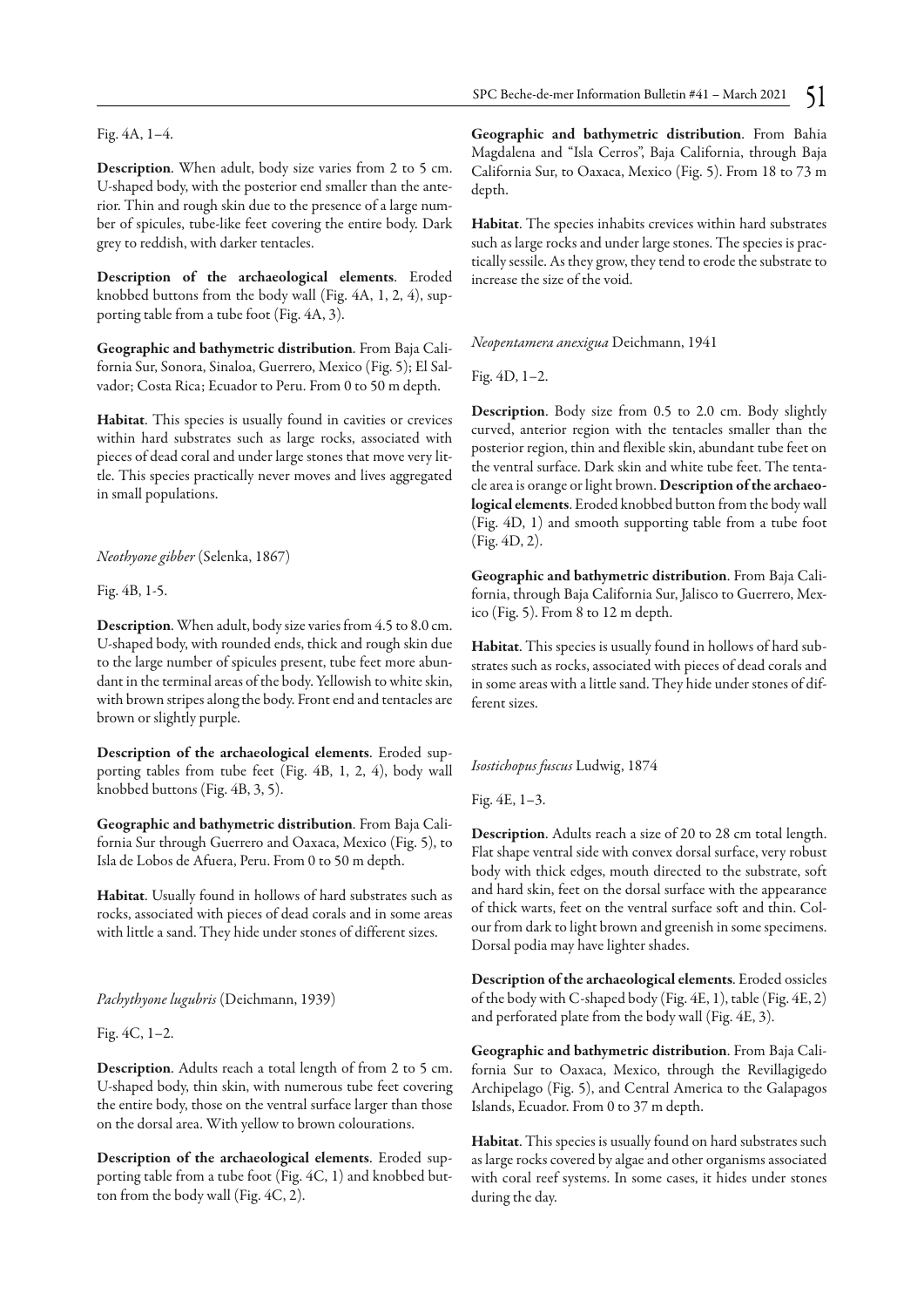

**Figure 4.** A) *Neothyone gibbosa* Deichmann, 1941. 1. Lateral view of a knobbed button showing the inner handle. 2. Knobbed button. 3. Table. 4. Knobbed button. B) *Neothyone gibber* (Selenka, 1867). 1. Fragment of a supporting table from a tube foot. 2. Supporting table from a tube foot. 3. Knobbed button. 4. Table. 5. Knobbed button. C) *Pachythyone lugubris* (Deichmann, 1939). 1. Lateral view of a supporting table from a tube foot. 2. Knobbed button from body wall. D) *Neopentamera anexigua* Deichmann, 1941. 1. Knobbed button from the body wall. 2. Smooth supporting plate from a tube foot. E) *Isostichopus fuscus* Ludwig, 1874. 1. "C" shaped body. 2. Table. 3. Perforated plate from the body wall. Archaeological elements are represented by SEM photographs, linear drawings were taken from Deichmann (1941, 1958) for comparison.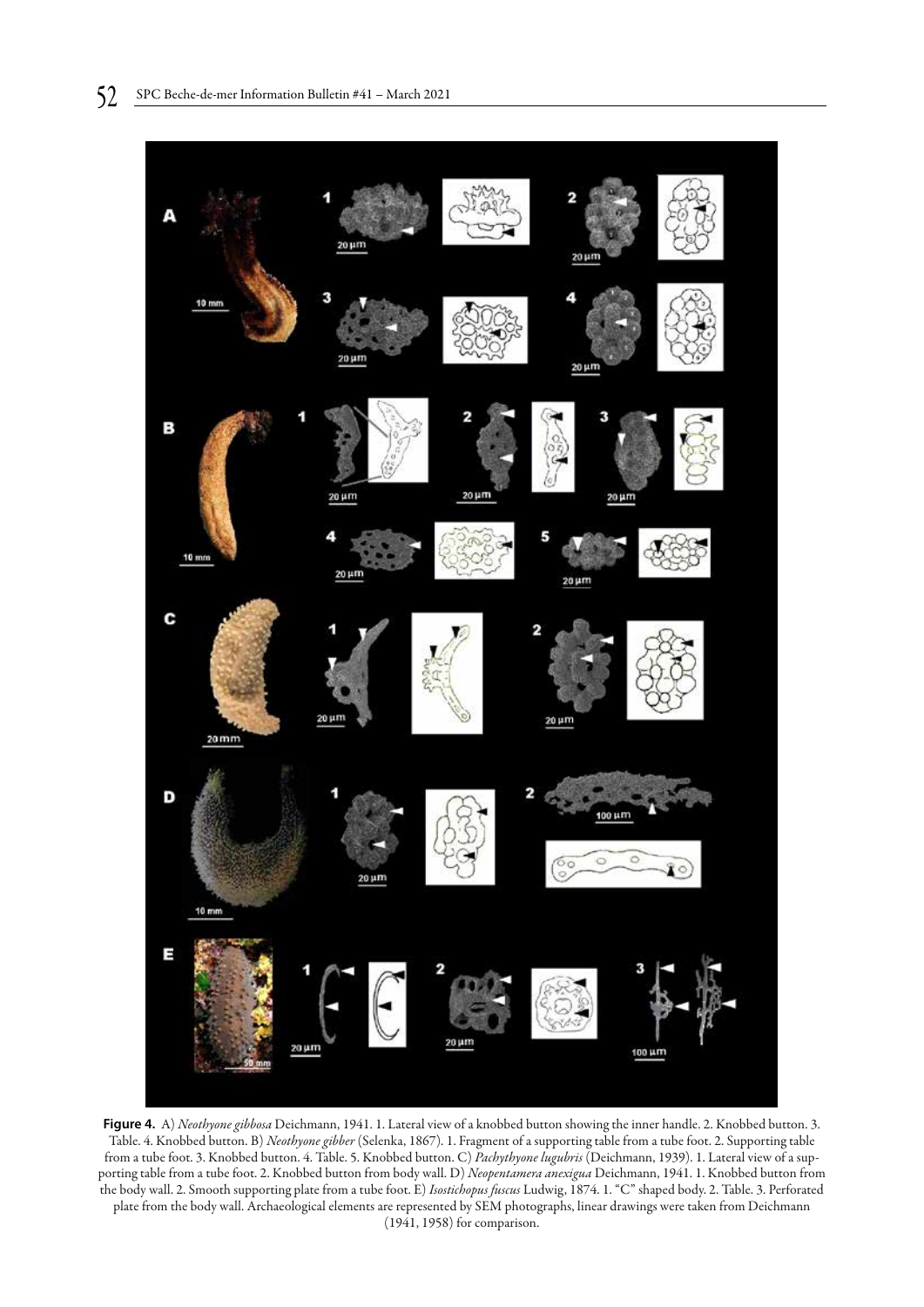## **Discussion**

Spatial analysis of the offering made it clear that the Mexica priests distributed the gifts in a patterned way to create a cosmogram, that is, a miniature model of a large section of the universe according to prevailing religious concepts. In the bottom of the box, they first deposited thousands of disarticulated bones and defleshed anatomical segments belonging to mammals, birds and reptiles, according to the detailed study of the bioarchaeologist Ximena Chávez. They then completely covered that first level, which could be described as "skeletal", with a second level of "aquatic" symbolism, made up of very numerous and varied marine animals. They immediately formed a third level with flint knives strung on copal bases. According to the archaeologist Alejandra Aguirre, these represent – through masks, attire and ornaments – a contingent of dead warriors, one a god of rain and another of wind. Finally, in the fourth and uppermost of the levels, the priests represented the Earth's surface with a sawfish rostrum (symbol of the primeval telluric monster) and with seven basalt images of the god of fire, marking with them the three stones of the hearth in the navel of the world and the four cardinal directions. At the same level they arranged gifts of copal, as well as a bowl and a ceramic pot painted blue, the latter full of seeds.

One of the things that amazes us the most about offering 126 is its unusual biodiversity. At the bottom of the box, according to the identification by Ximena Chávez and the mastozoologist Montserrat Morales, there were bones belonging to seven taxa of mammals (28 wolves, 19 lynxes, 15 pumas, 3 jaguars, 1 ocelot, 1 Florida rabbit, 1 deer mouse), birds (5 golden eagles, 4 American owls, 2 red falcons, 1 red-tailed hawk, 1 chicken hawk, 2 quails) and one reptile (1 rattlesnake). At the intermediate levels, all sorts of marine organisms were concentrated. According to the ichthyologist Ana Fabiola Guzman, six Osteichthyes taxa were present there (two needlefish, two globe fish, two shoemaker fish, one cabrilla, one remora, one hunchback). Chondrichthiologists Oscar Uriel Mendoza and Nataly Bolaño concluded that there was only one taxon of cartilaginous fish (two sawfish). Regarding molluscs, the malacologist Belem Zúñiga reported 65 clam taxa (624 individuals), 60 snail taxa (833 individuals) and one polyplacophoran (96 individuals). For his part, marine biologist Pedro Medina recognised four taxa of cnidarians (four gorgonians, three brain corals, one deer horn coral, one elkhorn coral). Finally, with regard to echinoderms, we counted six taxa of starfish (13 individuals), one of regular sea urchin (seven individuals), two of non-regular sea urchins (four individuals), one of brittle star (one individual) and five of sea cucumbers (five individuals). We also detected remains of at least one Porifera taxon (one marine sponge).

The total numbers of the fauna recovered in offering 126 are overwhelming: a minimum of 1688 individuals belonging to no less than 167 taxa, 90.4% of which are of marine origin. Offering 126 possess a truly exhaustive list or complete inventory of the organisms that inhabit that "aquatic world" of absolute fertility that, in the Mexica worldview, is located just below and around the crust of the primeval telluric monster.

Incredible as it may seem, the discovery was made by analysing a sediment sample as small as 1 g under the stereomicroscope and the scanning electron microscope. There, dozens of spicules from the body walls of sea cucumbers appeared. These fragile calcium carbonate structures managed to survive to this day, although highly degraded, thanks to a combination of various environmental factors. During the excavation of offering 126, a flooded context was recorded, where the groundwater had not undergone seasonal level fluctuations that would have triggered leaching processes. The pH of the water was practically neutral (6.8–7.0) and temperature stable  $(17-19\degree C)$ , to which we must add that there was a minimum amount of dissolved oxygen, and total darkness.

At present, specimens of these five species of sea cucumber are easy to collect near the beach, free diving no deeper than 20 m deep on the Mexican Pacific (Fig. 5). At the end of the 15th century, it is possible that sea cucumbers were moved to the imperial capital, particularly with ceremonial interest, such is the case of the large brown sea cucumber *Isostichopus fuscus*, which may have been transported live. This implies a minimum distance of 290 km from the coasts of the current Mexican state of Guerrero, which could have been covered by a carrier in 10 to 12 days, according to estimates by archaeologist Kenneth Hirth. The sea cucumbers could have been kept for a long time in the saltwater ponds that existed in the Moctezuma vivarium in Tenochtitlan, awaiting the arrival of the festivity in which they would be buried as an offering in the sacred enclosure. On the other hand, unlike the brown sea cucumber that lives on rocks on the shallow coast, the rest of the species were found buried alive between sand, corals or rocks. There is the possibility that these species were extracted indirectly as an accompanying fauna as they were associated with *Spondylus* shells or large coral heads, organisms that were also found in offering 126.

We obviously expect more discoveries in the near future. For now, it remains for us a lesson of this research phase that, during the process of archaeological exploration of the offerings, we must always recover all the sediments and store them as true treasures for our awaiting analysis.

# Acknowledgments

To Alejandra Aguirre, María Barajas, Ximena Chávez, Tomás Cruz, Michelle De Anda, Templo Mayor Project (PTM), Instituto Nacional de Antropología e Historia; Berenit Mendoza Garfias at the Laboratorio de Microscopía Electrónica, Instituto de Biología, Universidad Nacional Autónoma de México (UNAM) for her technical support with the scanning electron microscope work; Alicia Durán and Ma. Esther Diupotex Chong (Institute of Marine Sciences and Limnology, UNAM) for their technical support. Finally, we would like to acknowledge Matthew Lovegrove, for reading and making comments on an early version of this manuscript.